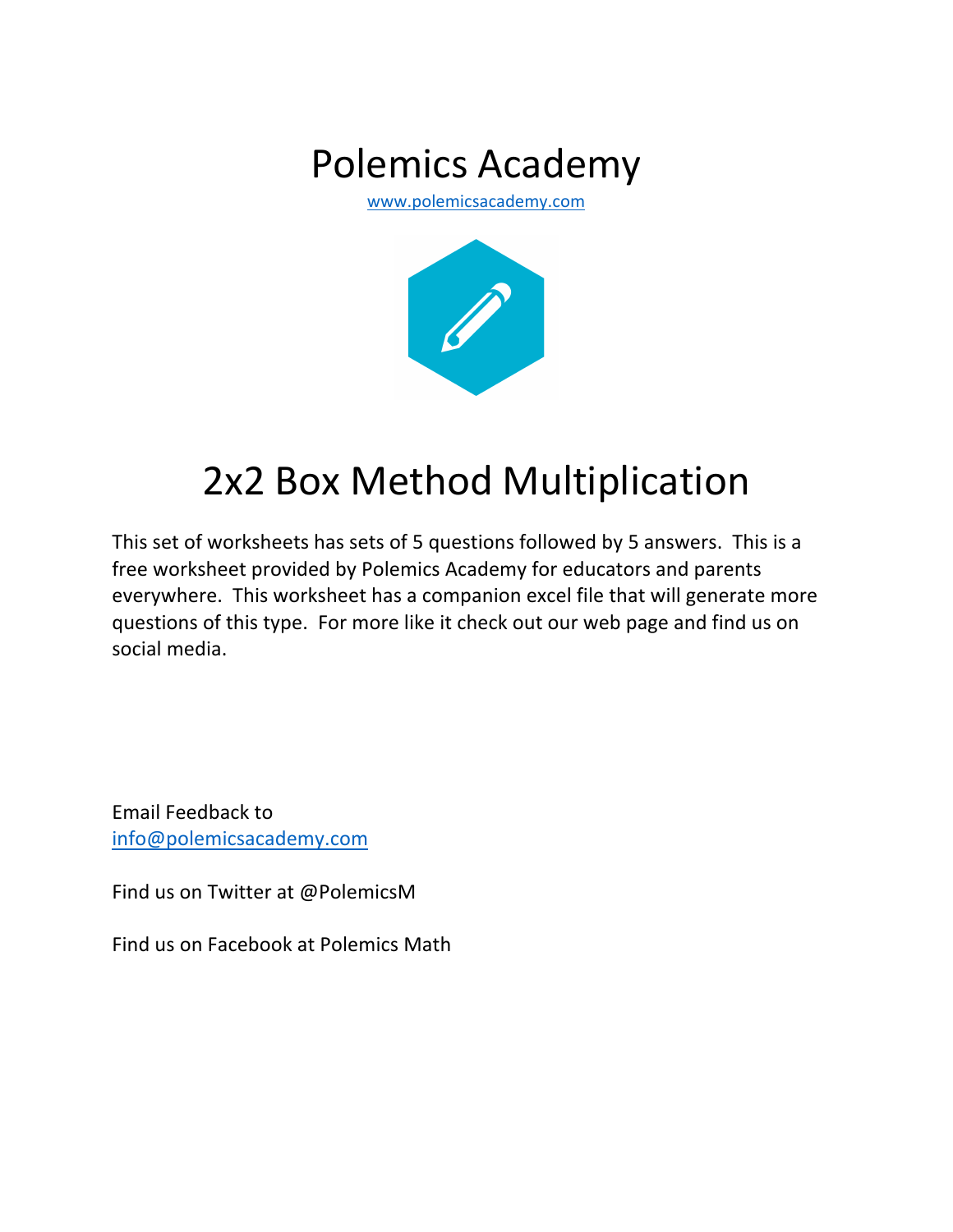| 1) $27 \times 27$ | <b>Answer</b> |
|-------------------|---------------|
| 2) $28 \times 40$ |               |
| 3) 29 x 30        |               |
| 4) 31 x 98        |               |
| 5) 31 x 58        |               |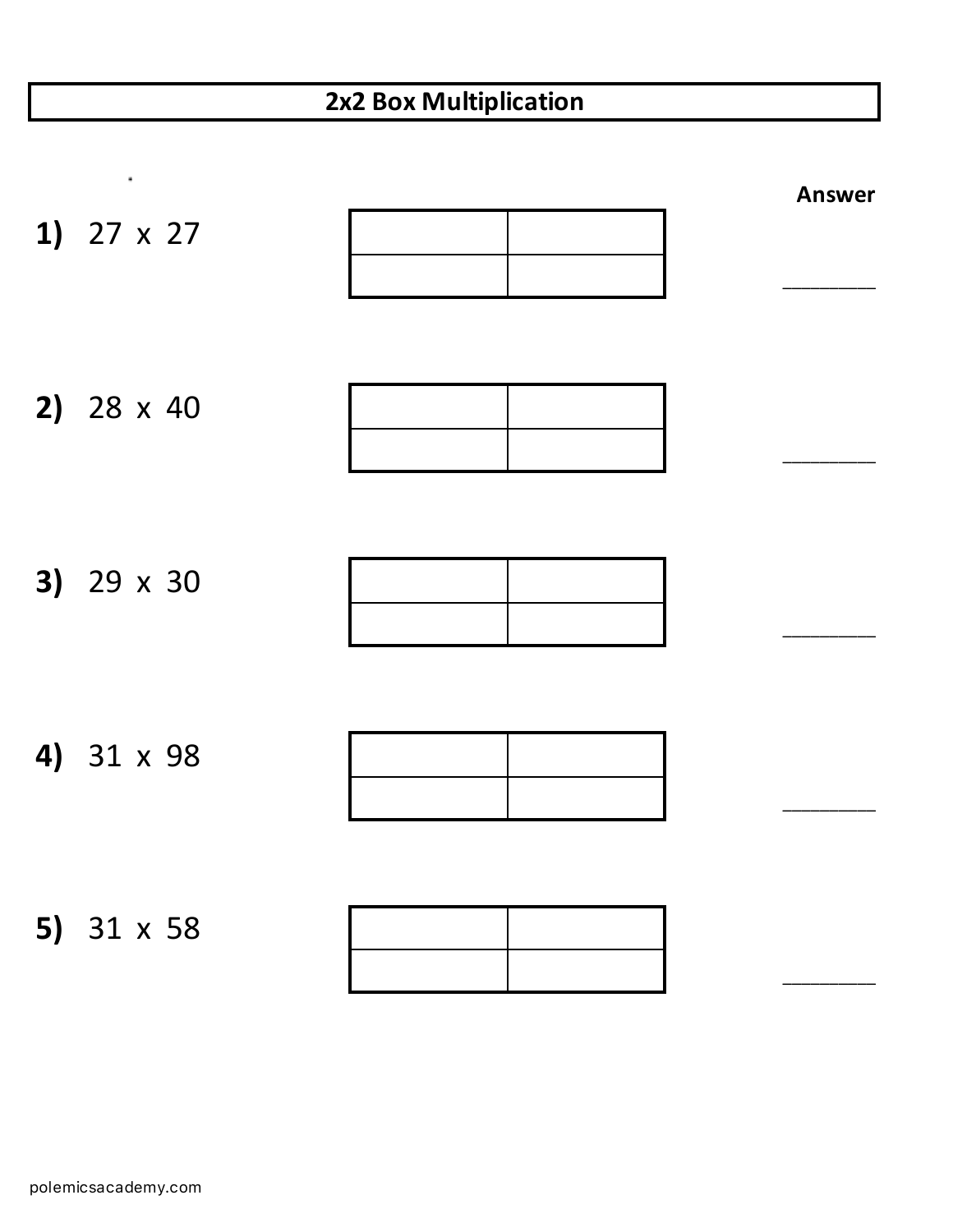|    | 2x2 Box Multiplication |                |      |                |               |  |
|----|------------------------|----------------|------|----------------|---------------|--|
|    |                        |                | 20   | 7              | <b>Answer</b> |  |
|    | 1) $27 \times 27$      | 20             | 400  | 140            |               |  |
|    |                        | $\overline{7}$ | 140  | 49             | 729           |  |
|    |                        |                |      |                |               |  |
|    |                        |                | 40   | 0              |               |  |
|    | 2) $28 \times 40$      | 20             | 800  | $\mathbf 0$    |               |  |
|    |                        | 8              | 320  | $\mathbf 0$    | 1120          |  |
|    |                        |                |      |                |               |  |
|    |                        |                | 30   | 0              |               |  |
|    | 3) 29 x 30             | 20             | 600  | $\overline{0}$ |               |  |
|    |                        | 9              | 270  | $\mathbf 0$    | 870           |  |
|    |                        |                |      |                |               |  |
|    |                        |                | 90   | 8              |               |  |
| 4) | 31 x 98                | 30             | 2700 | 240            |               |  |
|    |                        | $\mathbf 1$    | 90   | 8              | 3038          |  |
|    |                        |                |      |                |               |  |
|    |                        |                | 50   | 8              |               |  |
|    | 5) $31 \times 58$      | 30             | 1500 | 240            |               |  |
|    |                        | $\mathbf 1$    | 50   | 8              | 1798          |  |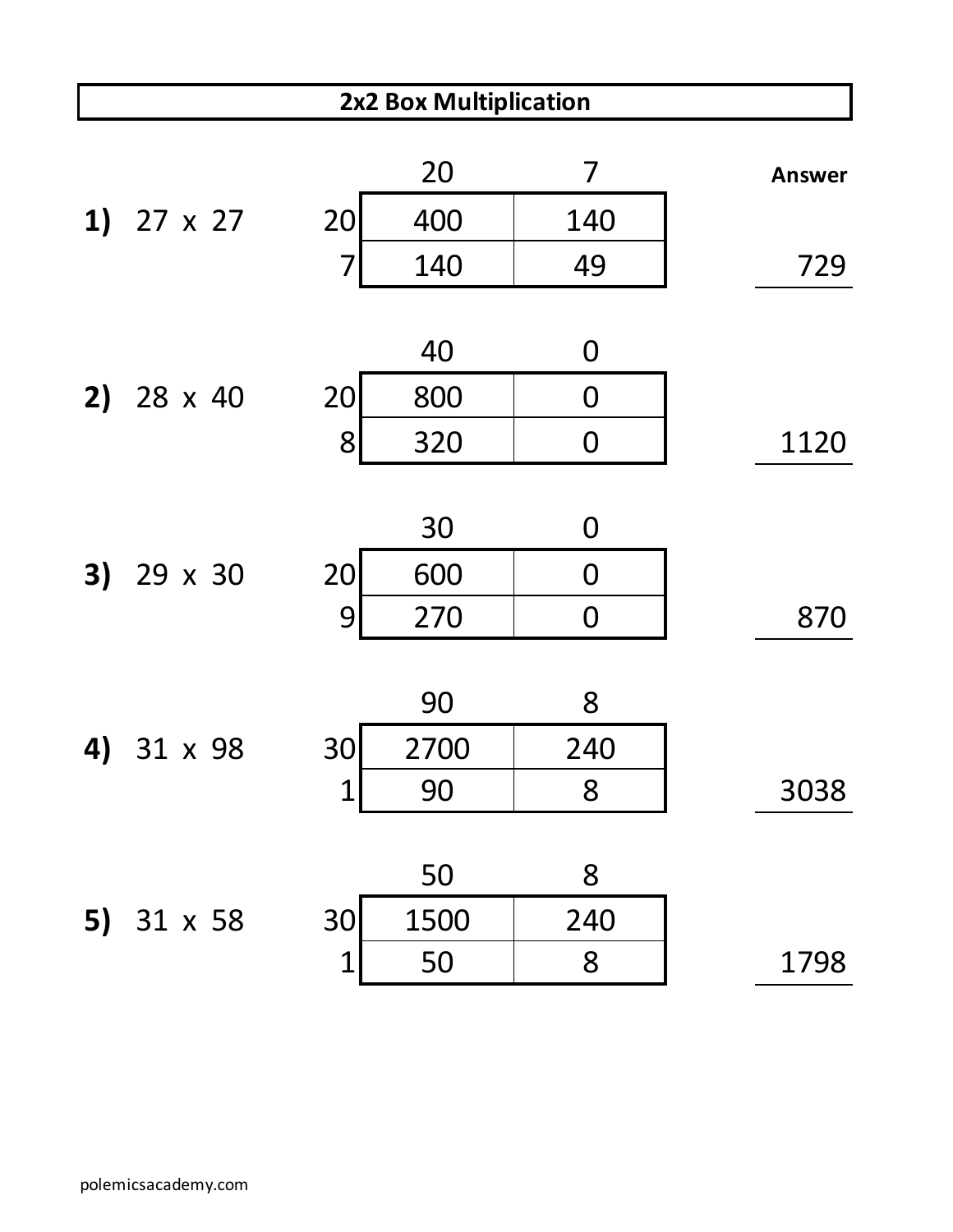| 6) 16 x 18         | <b>Answer</b> |
|--------------------|---------------|
| 7) 19 x 39         |               |
| 8) 30 x 46         |               |
| 9) 18 x 24         |               |
| 10) 24 $\times$ 68 |               |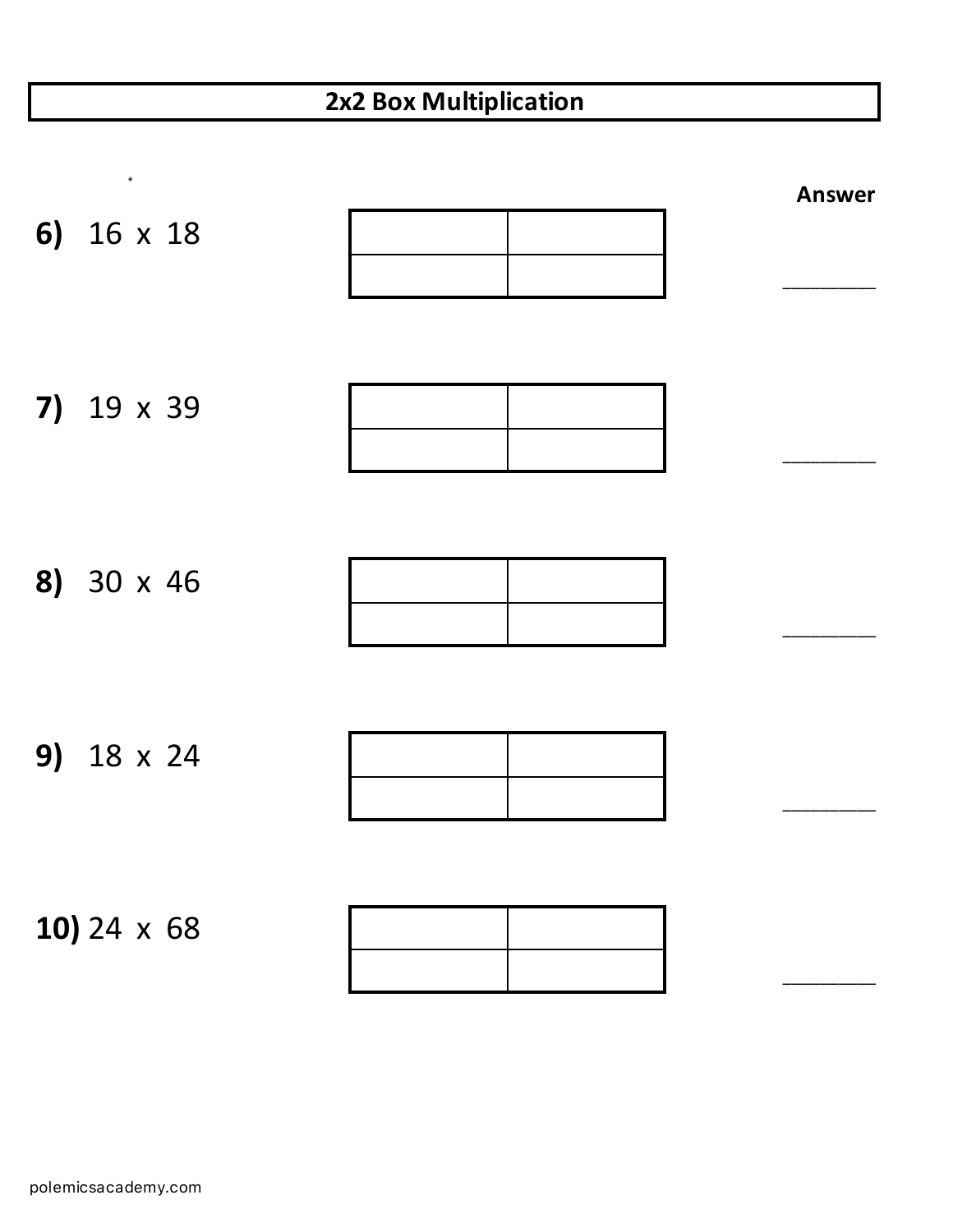|    | 2x2 Box Multiplication |  |          |             |     |               |
|----|------------------------|--|----------|-------------|-----|---------------|
|    |                        |  |          | 10          | 8   | <b>Answer</b> |
| 6) | 16 x 18                |  | 10       | 100         | 80  |               |
|    |                        |  | 6        | 60          | 48  | 288           |
|    |                        |  |          |             |     |               |
|    |                        |  |          | 30          | 9   |               |
| 7) | 19 x 39                |  | 10       | 300         | 90  |               |
|    |                        |  | 9        | 270         | 81  | 741           |
|    |                        |  |          |             |     |               |
|    |                        |  |          | 40          | 6   |               |
| 8) | 30 x 46                |  | 30       | 1200        | 180 |               |
|    |                        |  | $\bf{O}$ | $\mathbf 0$ | 0   | 1380          |
|    |                        |  |          |             |     |               |
|    |                        |  |          | 20          | 4   |               |
| 9) | 18 x 24                |  | 10       | 200         | 40  |               |
|    |                        |  | 8        | 160         | 32  | 432           |
|    |                        |  |          |             |     |               |
|    |                        |  |          | 60          | 8   |               |
|    | 10) 24 $\times$ 68     |  | 20       | 1200        | 160 |               |
|    |                        |  | 4        | 240         | 32  | 1632          |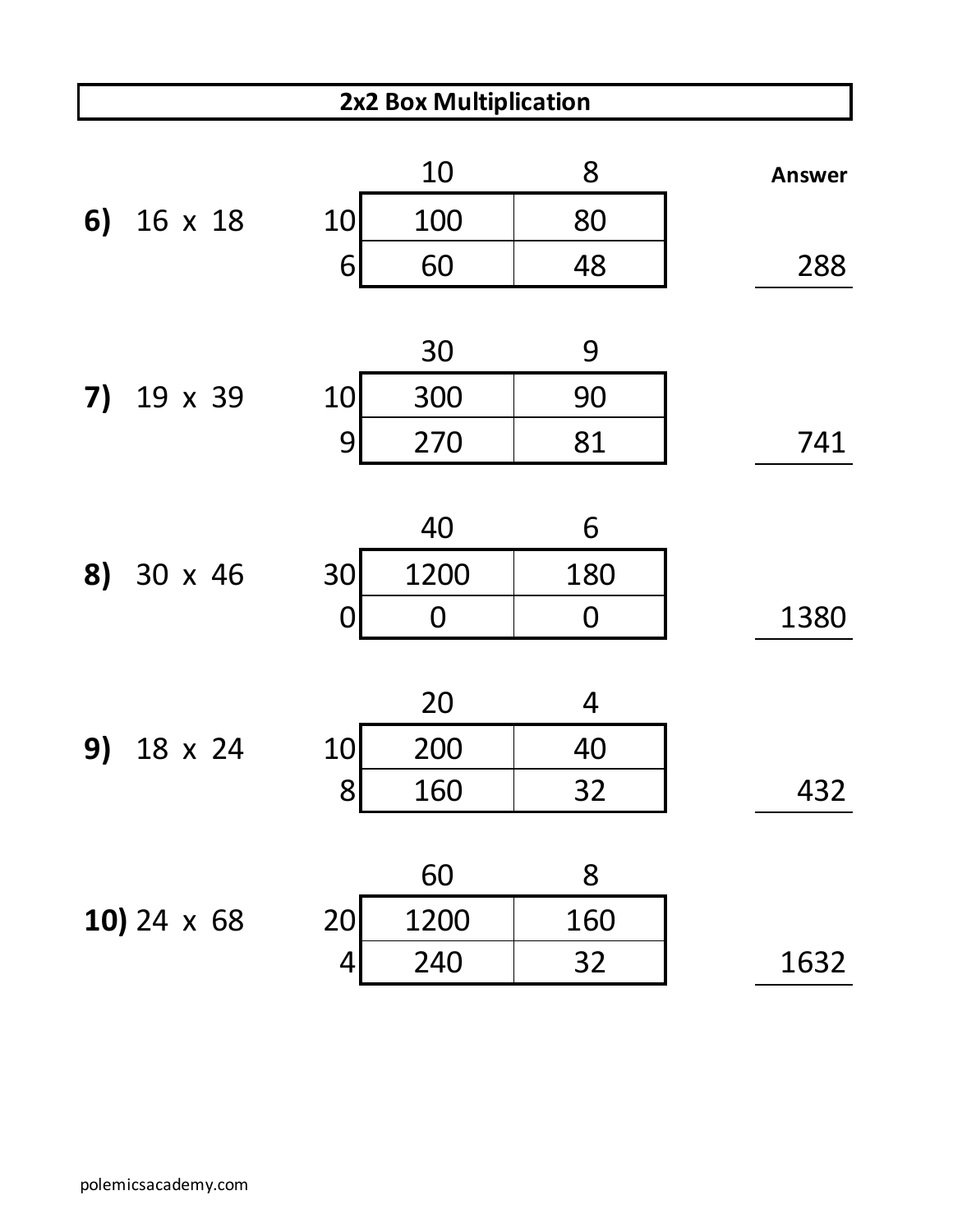| ٠                  |  | <b>Answer</b> |
|--------------------|--|---------------|
| 11) 18 x 18        |  |               |
|                    |  |               |
|                    |  |               |
| 12) 32 x 20        |  |               |
|                    |  |               |
|                    |  |               |
|                    |  |               |
| 13) 23 $\times$ 28 |  |               |
|                    |  |               |
|                    |  |               |
|                    |  |               |
| 14) $15 \times 62$ |  |               |
|                    |  |               |
|                    |  |               |
| 15) $17 \times 51$ |  |               |
|                    |  |               |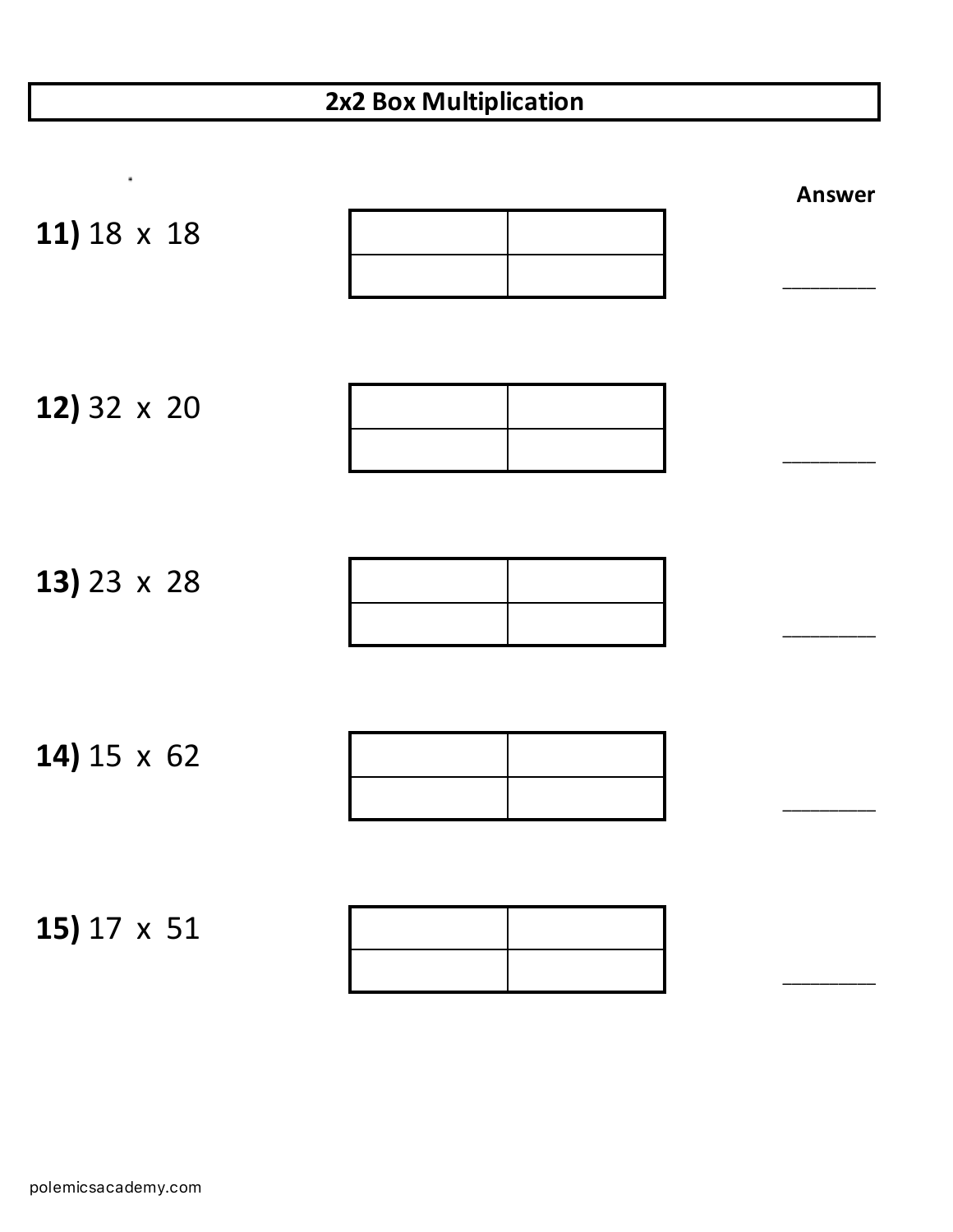| 2x2 Box Multiplication |                |     |                |               |  |
|------------------------|----------------|-----|----------------|---------------|--|
|                        |                | 10  | 8              | <b>Answer</b> |  |
| 11) 18 x 18            | 10             | 100 | 80             |               |  |
|                        | 8              | 80  | 64             | 324           |  |
|                        |                |     |                |               |  |
|                        |                | 20  | 0              |               |  |
| 12) 32 x 20            | 30             | 600 | $\overline{0}$ |               |  |
|                        | $\overline{2}$ | 40  | $\mathbf 0$    | 640           |  |
|                        |                |     |                |               |  |
|                        |                | 20  | 8              |               |  |
| 13) 23 $\times$ 28     | 20             | 400 | 160            |               |  |
|                        | 3              | 60  | 24             | 644           |  |
|                        |                |     |                |               |  |
|                        |                | 60  | $\overline{2}$ |               |  |
| 14) $15 \times 62$     | 10             | 600 | 20             |               |  |
|                        | 5              | 300 | 10             | 930           |  |
|                        |                |     |                |               |  |
|                        |                | 50  | $\mathbf 1$    |               |  |
| 15) 17 x 51            | 10             | 500 | 10             |               |  |
|                        | 7              | 350 | 7              | 867           |  |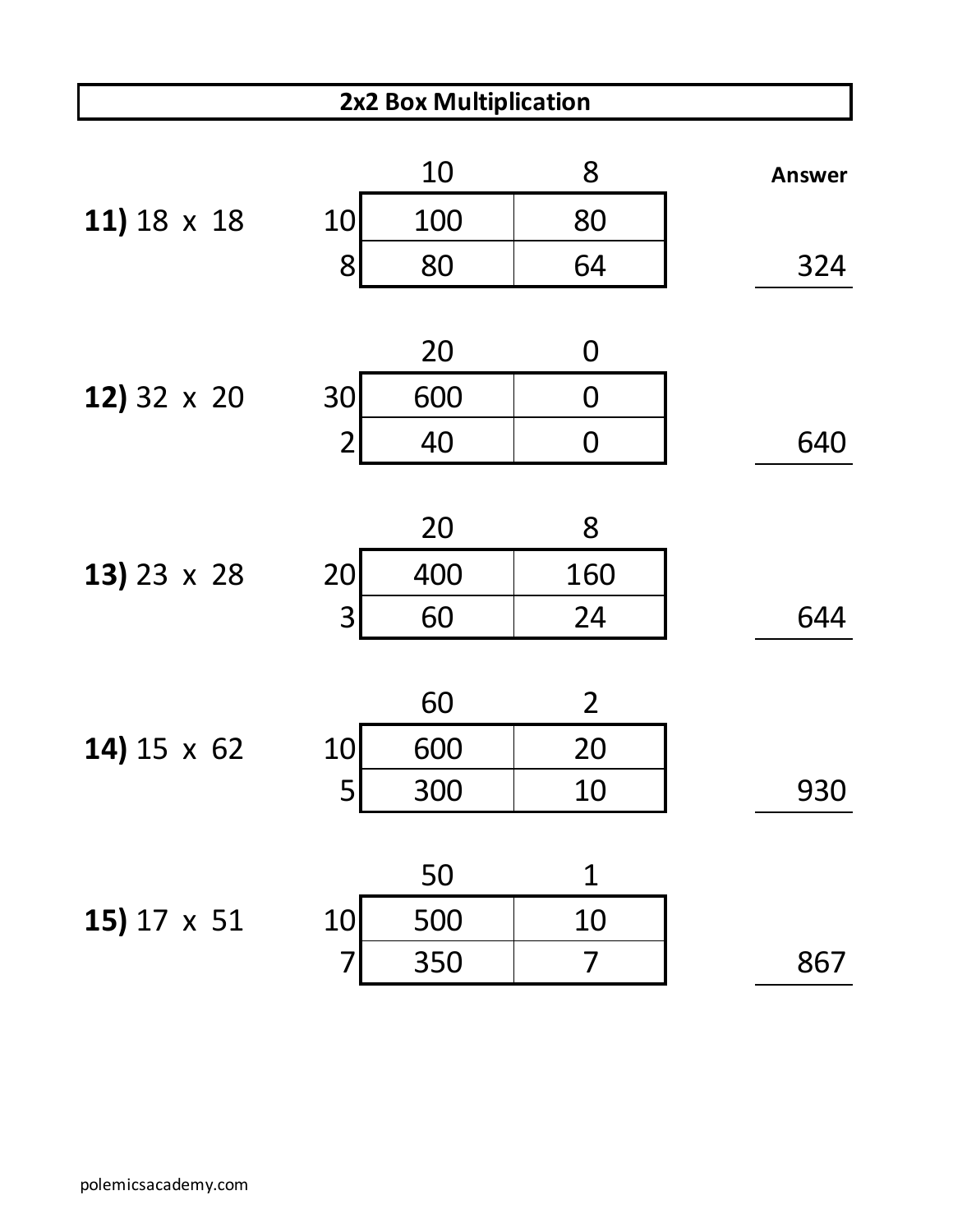| ٠                         |  | <b>Answer</b> |
|---------------------------|--|---------------|
| 16) 21 x 24               |  |               |
| 17) 38 x 35               |  |               |
| 18) 10 x 58               |  |               |
| 19) 38 x 48               |  |               |
| <b>20)</b> 71 $\times$ 55 |  |               |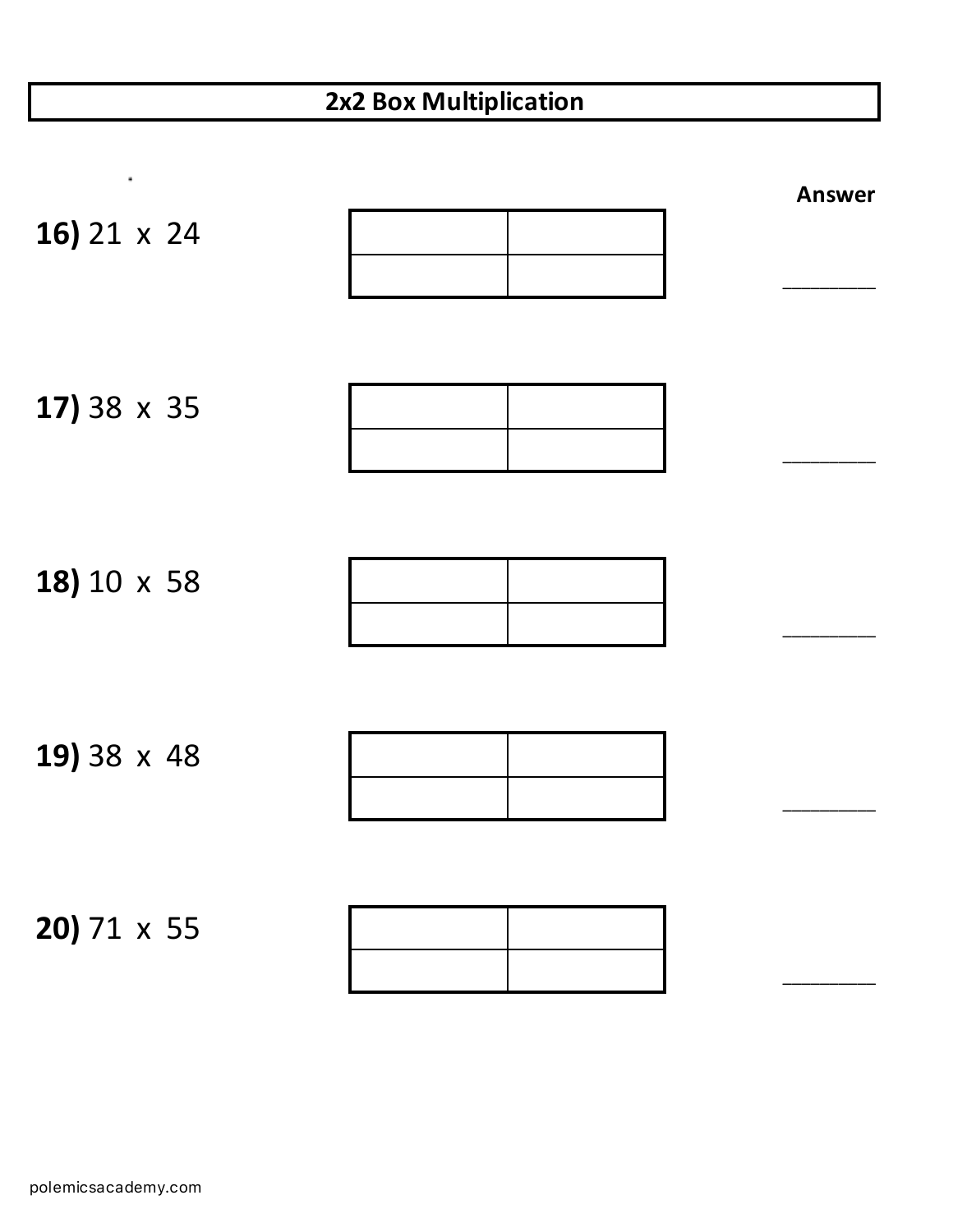| 2x2 Box Multiplication |                  |      |                |               |  |
|------------------------|------------------|------|----------------|---------------|--|
|                        |                  | 20   | 4              | <b>Answer</b> |  |
| 16) 21 x 24            | 20               | 400  | 80             |               |  |
|                        | $\mathbf 1$      | 20   | $\overline{4}$ | 504           |  |
|                        |                  |      |                |               |  |
|                        |                  | 30   | 5              |               |  |
| 17) 38 x 35            | 30               | 900  | 150            |               |  |
|                        | 8                | 240  | 40             | 1330          |  |
|                        |                  |      |                |               |  |
|                        |                  | 50   | 8              |               |  |
| 18) 10 x 58            | 10               | 500  | 80             |               |  |
|                        | $\boldsymbol{0}$ | 0    | $\mathbf 0$    | 580           |  |
|                        |                  |      |                |               |  |
|                        |                  | 40   | 8              |               |  |
| 19) 38 x 48            | 30               | 1200 | 240            |               |  |
|                        | 8                | 320  | 64             | 1824          |  |
|                        |                  |      |                |               |  |
|                        |                  | 50   | 5              |               |  |
| 20) 71 x 55            | 70               | 3500 | 350            |               |  |
|                        | $\mathbf 1$      | 50   | 5              | 3905          |  |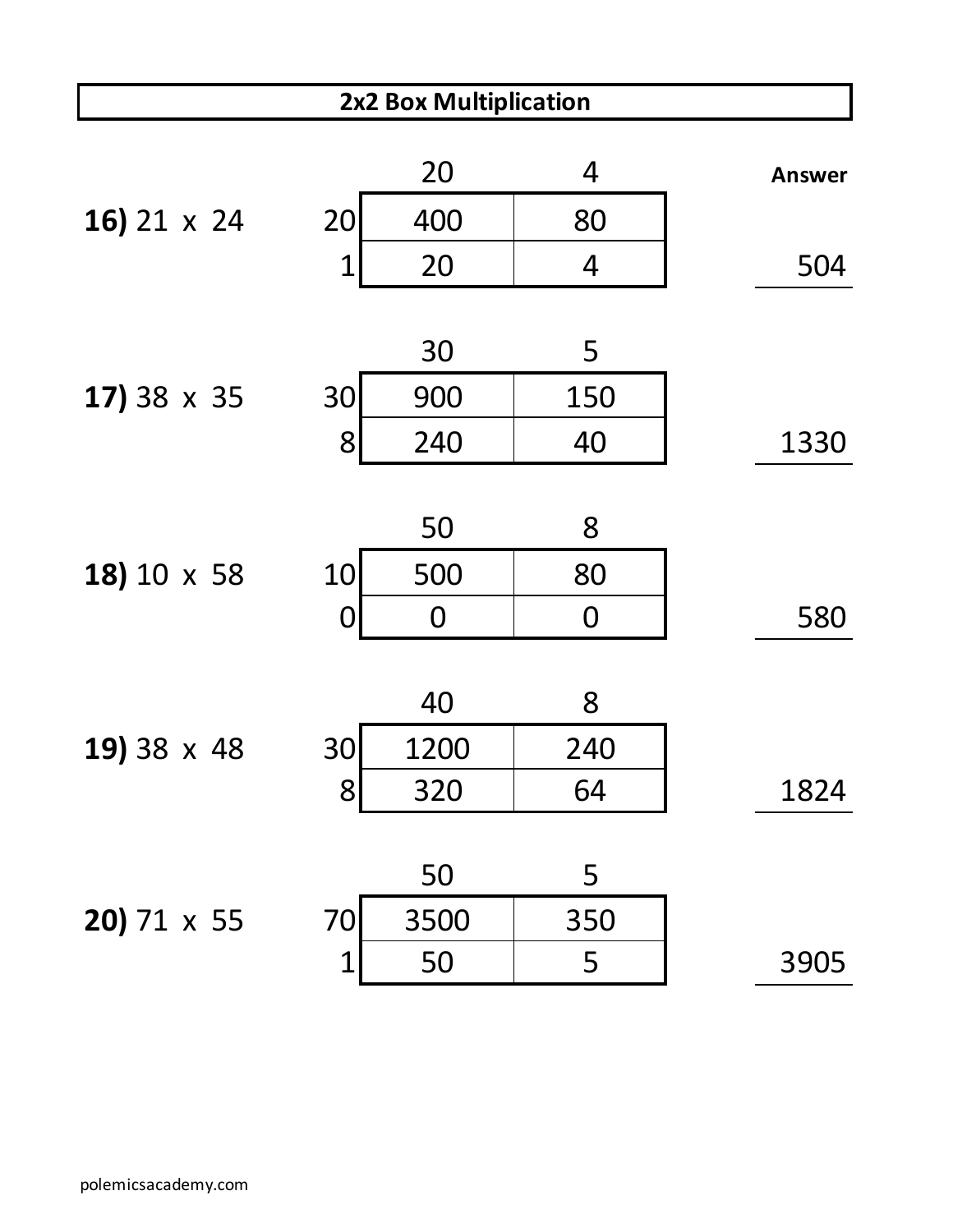| ٠                    |  | <b>Answer</b> |
|----------------------|--|---------------|
| $21) 29 \times 15$   |  |               |
| $22)$ 34 $\times$ 21 |  |               |
| 23) 16 x 92          |  |               |
| $24)$ 29 $\times$ 66 |  |               |
| $25)$ 48 $\times$ 18 |  |               |